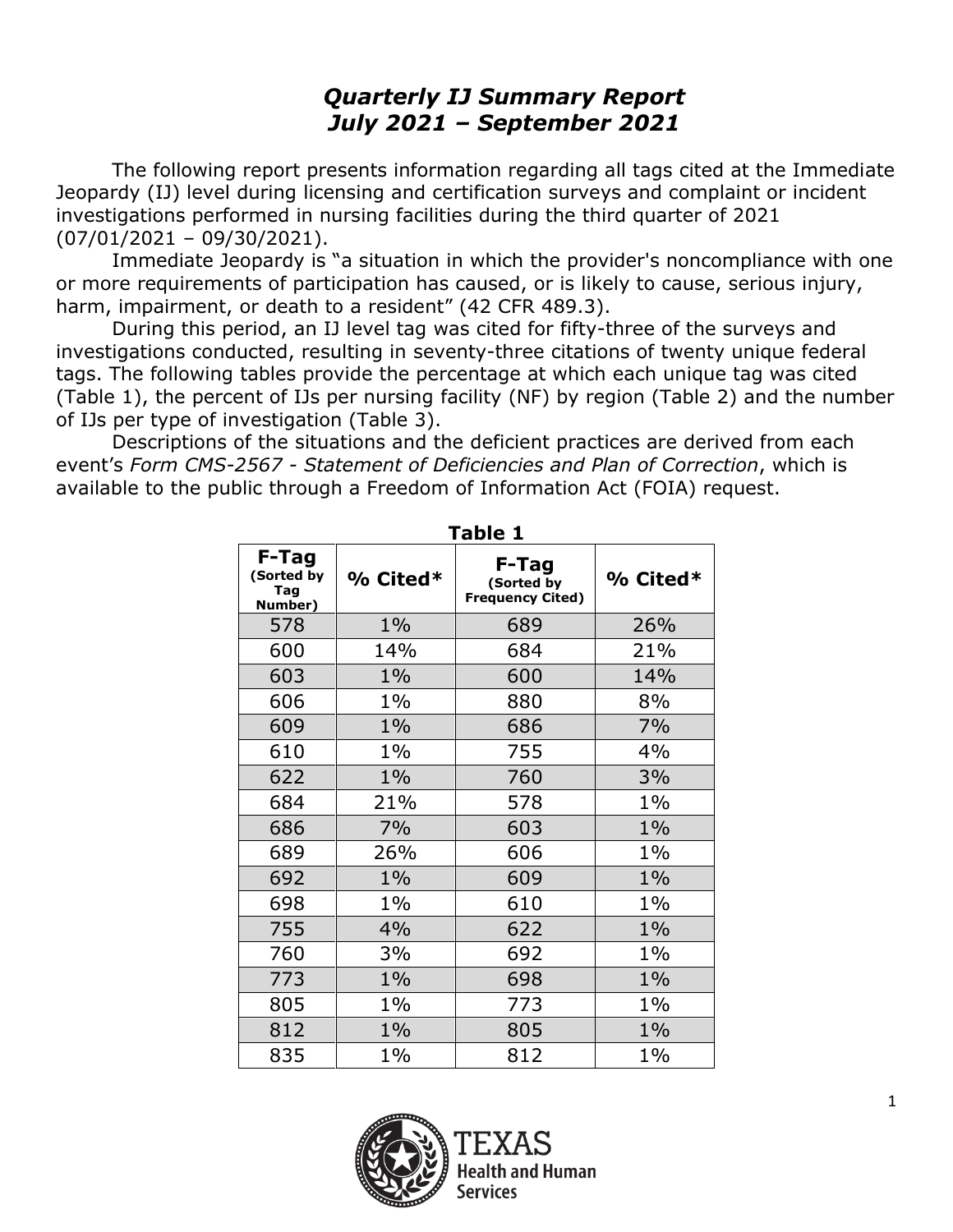| F-Tag<br>(Sorted by<br>Tag<br>Number) | $%$ Cited* | F-Tag<br>(Sorted by<br><b>Frequency Cited)</b> | $%$ Cited* |
|---------------------------------------|------------|------------------------------------------------|------------|
| 880                                   | 8%         | 835                                            | $1\%$      |
|                                       | $1\%$      | 925                                            | 1%         |
|                                       |            |                                                |            |

\*Rounded to the nearest tent

| ш | ۱. | M.<br>۰. |  |
|---|----|----------|--|
|---|----|----------|--|

| <b>Region</b> | # of<br>IJs | # of<br><b>NFs</b> | $%$ of<br><b>IJs/NF</b> |
|---------------|-------------|--------------------|-------------------------|
| 1             | 2           | 88                 | 2.27%                   |
| 2             | 3           | 135                | 2.22%                   |
| 3             | 14          | 229                | 6.11%                   |
| 4             | 9           | 192                | 4.69%                   |
| 5             | 8           | 188                | 4.26%                   |
| 6             | 11          | 171                | 6.43%                   |
| 7             | 6           | 223                | 2.69%                   |
| <b>Total</b>  | 53          | 1226               | 4.32%                   |

#### **Table 3 Number of IJs**

| .                  |                   |                 |               |              |
|--------------------|-------------------|-----------------|---------------|--------------|
| from<br>Complaints | from<br>Incidents | from<br>Surveys | From<br>Other | <b>Total</b> |
| 36                 |                   |                 |               |              |

#### **Tag References**

#### **483.10 – Resident Rights:**

- 578 Request/Refuse/Discontinue Treatment; Formulate Adv. Directives
- 580 Notification of Changes (Injury/Decline/Room, Etc.)

## **483.12 - Freedom from Abuse, Neglect, and Exploitation:**

- 600 Free from Abuse and Neglect
- 603 Free from Involuntary Seclusion
- 606 Not Employ/Engage Staff with Adverse Actions
- 609 Reporting of Alleged Violations
- 610 Investigate/Prevent/Correct Alleged Violation

## **483.15 – Admission, Transfer, and Discharge:**

622 Transfer and Discharge Requirements

## **483.25 - Quality of Care:**

684 Quality of Care

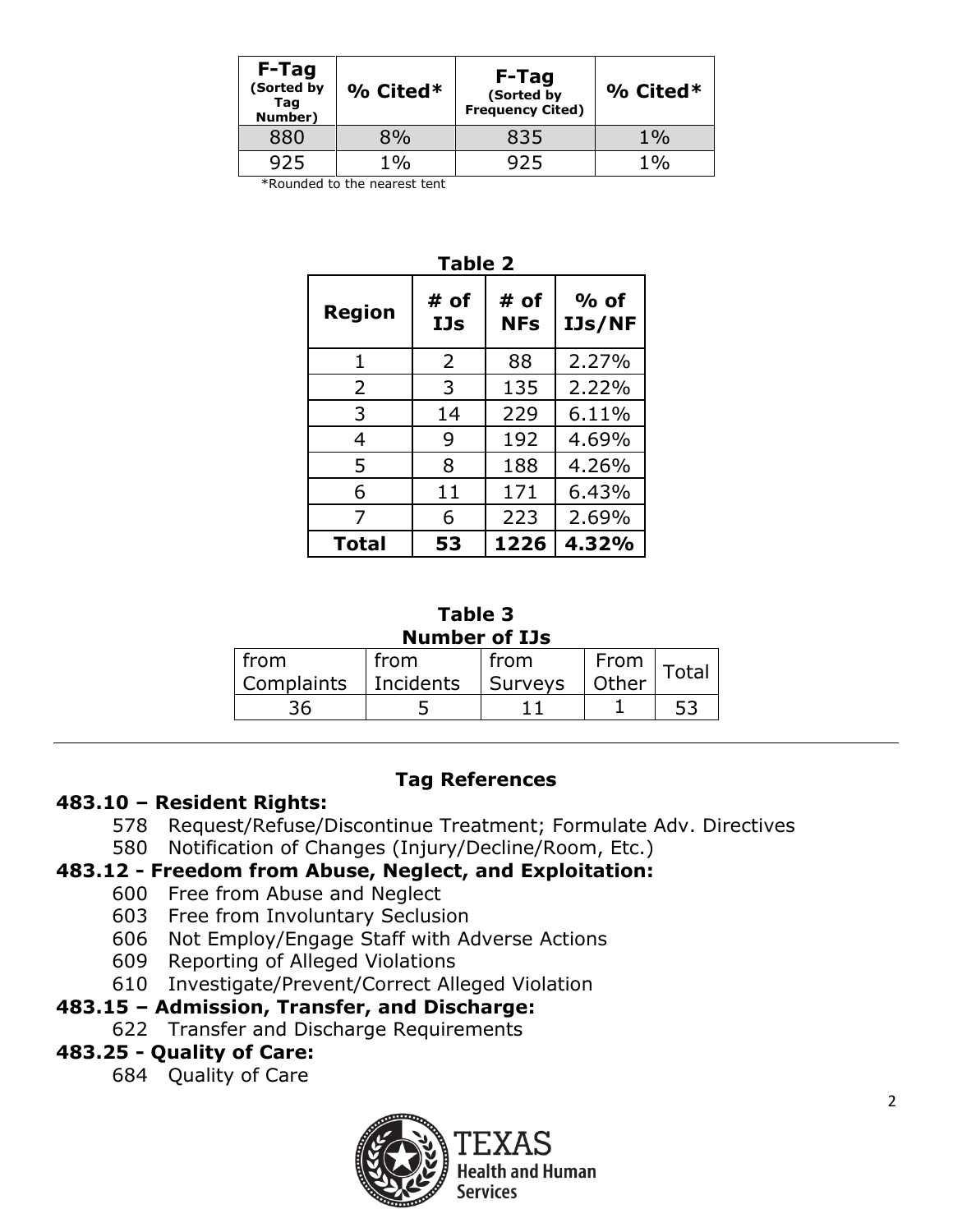- 686 Treatment/Svcs to Prevent/Heal Pressure Ulcers
- 689 Free of Accident Hazards/Supervision/Devices
- 692 Nutrition/Hydration Status Maintenance
- 698 Dialysis

## **483.45 Pharmacy Services**

- 755 Pharmacy Svcs/Procedures/Pharmacist/Records
- 760 Residents Are Free of Significant Med Errors
- **483.50 – Laboratory, Radiology, and Other Diagnostic Services:**
	- 773 Lab Svcs Physician Order/Notify of Results

# **483.60 – Food and Nutrition Services:**

- 805 Food in Form to Meet Individual Needs
- 812 Food Procurement, Store/Prepare/Serve Sanitary

## **483.70 - Administration:**

- 835 Administration
- **483.80 – Infection Control:**
	- 880 Infection Prevention & Control

## **483.90 – Physical Environment:**

925 Maintains Effective Pest Control Program

## **Acronyms**

- **CPR** Cardiopulmonary Resuscitation
- **LAR** Legally Authorized Representative
- **PPE** Personal Protective Equipment

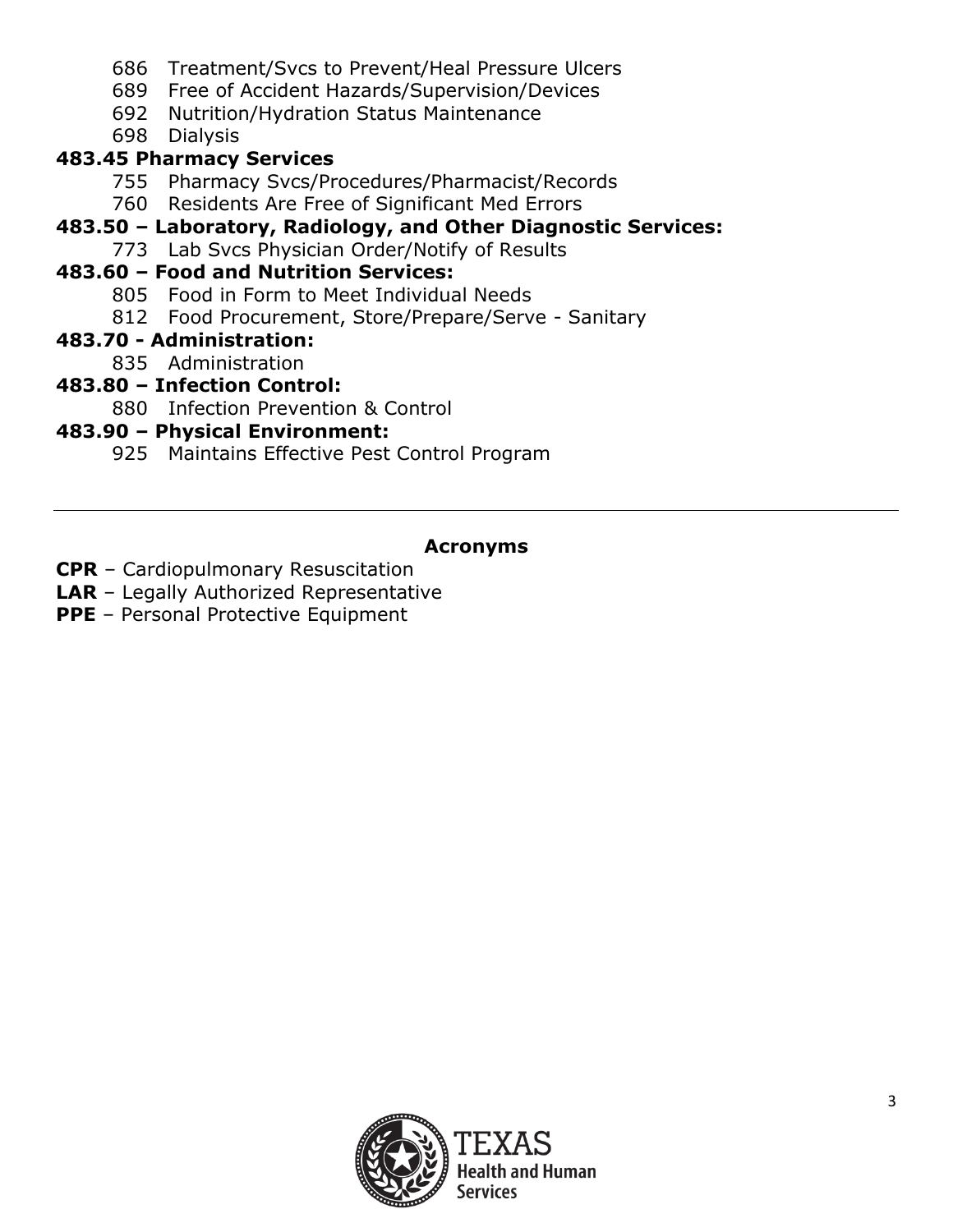## **Region 5**

**Exit Date**: 07/02/2021

**Purpose of Visit:** Standard Survey; Focused Infection Control Survey **Tags**: F684/N1446; F689/N1476; F805/N1580

**Situations:** The facility failed to provide food to six residents who were on altered diets that was appropriate for their condition and as ordered by a physician. The residents were provided whole popcorn and three of the residents displayed signs of aspiration. The facility failed to ensure the exit door alarms and WanderGuard system (system that helps prevent elopement) were active. Five residents were allowed to elope from the facility.

**Deficient Practice:** The facility failed to ensure that residents received treatment and care in accordance with the professional standards of practice and comprehensive person-centered care plan, failed to ensure the resident environment remained as free of accident hazards as is possible, and failed to assure residents received and consumed foods in the appropriate form as prescribed by a physician.

## **Region 3**

**Exit Date**: 07/02/2021

**Purpose of Visit**: Standard Survey; Focused Infection Control Survey **Tags**: F689/N1476

**Situations**: The facility failed to implement monitoring and interventions for a resident with a history of drug use. The resident obtained and overdosed on heroine.

**Deficient Practice**: The facility failed to ensure residents received adequate supervision and assistance devices to prevent accidents.

## **Region 6**

**Exit Date**: 07/04/2021

**Purpose of Visit**: Complaint/Incident Investigation

**Tags**: F603/N1284

**Situations:** The facility placed two residents on a secure unit without documentation of the clinical criteria for placement in a secured unit by the residents' physicians and without information provided by members of the residents' interdisciplinary teams. Both residents reported feeling frightened about being on the secure unit.

**Deficient Practice:** The facility failed to ensure each resident had the right to be free from involuntary seclusion.

## **Region 4**

**Exit Date**: 07/09/2021

**Purpose of Visit**: Standard Survey

**Tags**: F684/N1446

**Situations:** The facility failed to properly assess, monitor, and seek immediate medical intervention when a resident began to verbalize suicidal ideations, display increased agitation, and ingested an unknown quantity of pills.



4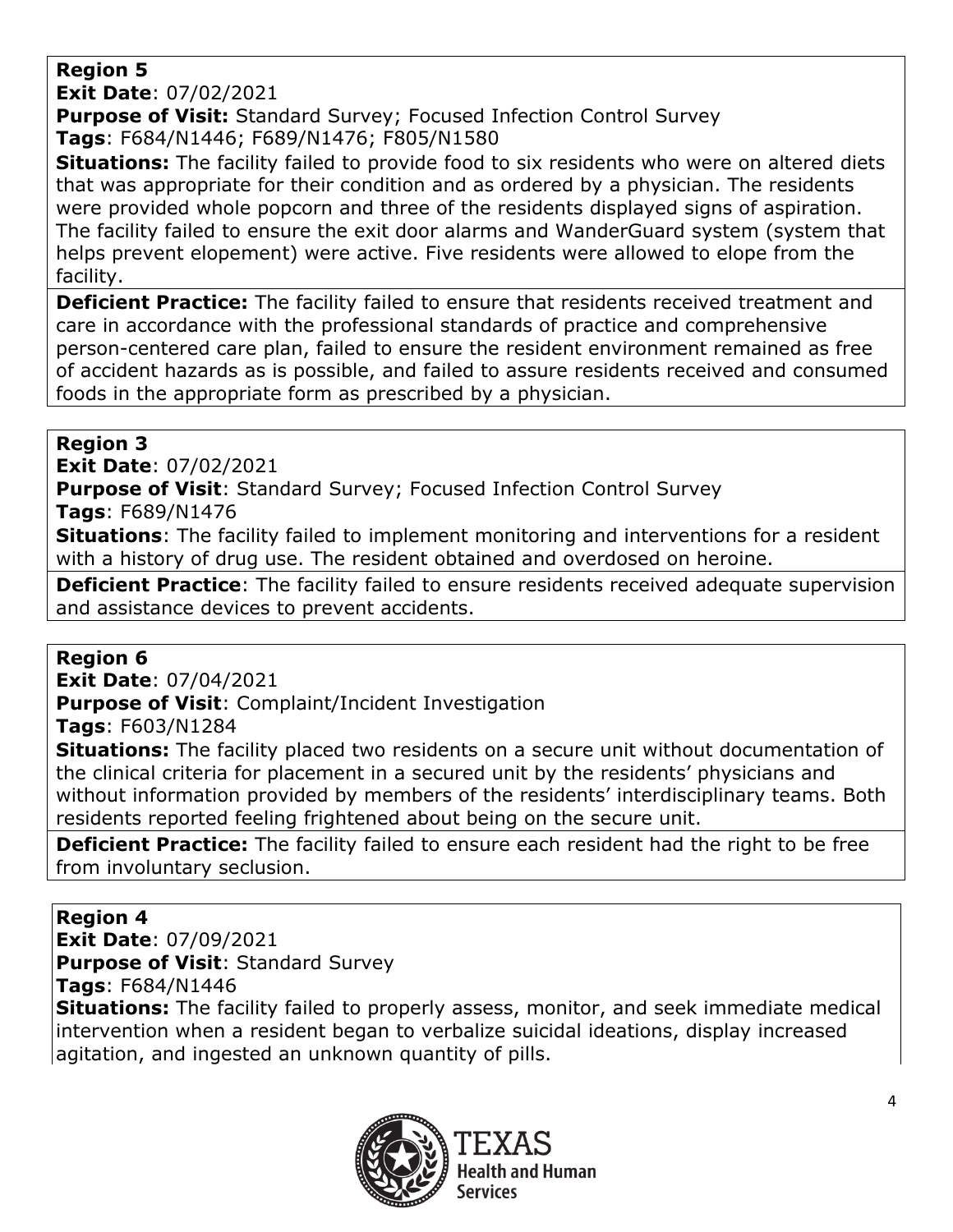**Deficient Practice:** The facility failed to ensure appropriate treatment and care was provided in accordance with professional standards, comprehensive person-centered care plan and choices.

## **Region 5**

**Exit Date**: 07/11/2021

**Purpose of Visit**: Complaint Investigation

**Tags**: F684/N1446

**Situations:** The facility failed to monitor and provide care and services for a resident's catheter. The resident developed abdominal pain and was sent to the hospital where they were diagnosed with sepsis, urinary tract infection, and cystitis (bladder inflammation). The facility failed to have a system in place for the care and monitoring of four residents with catheters.

**Deficient Practice:** The facility failed to provide treatment and care in accordance with the comprehensive person-centered care plan and in accordance with professional standards of practice.

#### **Region 6**

**Exit Date**: 07/11/2021

**Purpose of Visit**: Complaint/Incident Investigation

**Tags**: F600/N1283; F689/N1477

**Situations:** The facility failed to implement interventions to prevent a resident from engaging in non-consensual sexual behaviors toward others. The resident had incidents of inappropriate, non-consensual touching with five other residents. The facility failed to accurately document and investigate these incidents.

**Deficient Practice:** The facility failed to ensure residents were free from abuse and failed to ensure residents received adequate supervision to prevent sexually inappropriate incidents.

## **Region 7**

**Exit Date**: 07/12/2021

**Purpose of Visit:** Complaint/Incident Investigation; Focused Infection Control Survey **Tags**: F684/N1488

**Situations:** The facility failed to provide appropriate care to a resident when they were pulled into a sitting position by their arm, resulting in a fracture.

**Deficient Practice:** The facility failed to ensure residents received treatment and care in accordance with professional standards of practice, the comprehensive personcentered care plan, and the residents' choices.

**Region 2 Exit Date**: 07/13/2021 **Purpose of Visit**: Standard Survey **Tags**: F600/N1283; F689/N1477

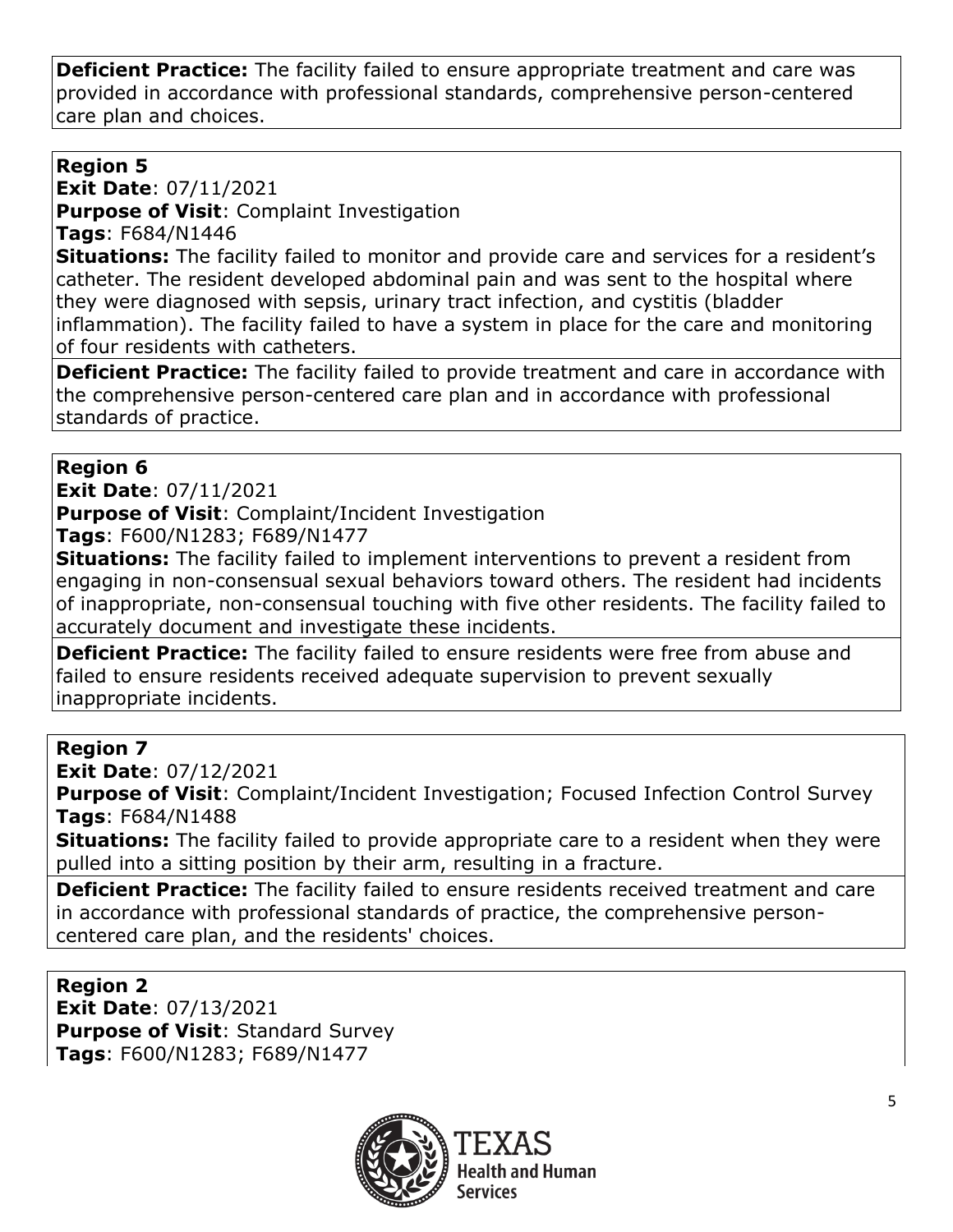**Situations:** The facility failed to ensure that two residents' WanderGuard systems (system that helps prevent elopement) were active and working. Both residents eloped from the facility, one of whom was missing for nearly four hours and was found with abrasions on their leg.

**Deficient Practice:** The facility failed to implement policies and procedures to prevent neglect and failed to ensure the resident environment remained as free of accident hazards as is possible.

#### **Region 6**

**Exit Date**: 07/15/2021

**Purpose of Visit: Emergency Preparedness Survey Tags**: F689

**Situations:** The facility failed to ensure that water temperatures in the facility were kept at a safe temperature. Temperatures were measured to be greater than 120 degrees in multiple halls of the facility.

**Deficient Practice:** The facility failed to ensure the resident environment remained as free of accident hazards as is possible.

#### **Region 3**

**Exit Date**: 07/15/2021

**Purpose of Visit**: Standard Survey; Focused Infection Control Survey **Tags**: F689/N1476

**Situations:** The facility failed to implement effective interventions for a resident with cognitive impairment and a history of wandering. The resident eloped from the facility and was found in the rear parking lot by an employee coming into work with bruising to their left eye and a laceration to the elbow.

**Deficient Practice:** The facility failed to ensure residents received adequate supervision to prevent accidents.

#### **Region 3**

**Exit Date**: 07/27/2021

**Purpose of Visit**: Standard Survey

**Tags**: F600/N1283; F686/N1450; F689/N1477; F880/N1713/N1719

**Situations:** The facility failed to staff a wound care nurse, resulting in the facility not providing adequate skin assessments and treatment for residents with skin conditions and pressure ulcers. The facility failed to ensure staff were adequately trained to provide appropriate skin care. The facility failed to ensure effective planning before discharging a resident, failed to know where the resident was discharged to, and failed to provide supervision to ensure the resident's safety and well-being. The facility failed to ensure that an instance of verbal abuse towards a resident was reported. The facility failed to store PPE properly and failed to use proper disinfection practices. Due to infection control failures, a resident's wounds deteriorated, and they developed sepsis. The facility failed to identify that a resident was readmitted with MRSA (staph infection).



lealth and Human **Services**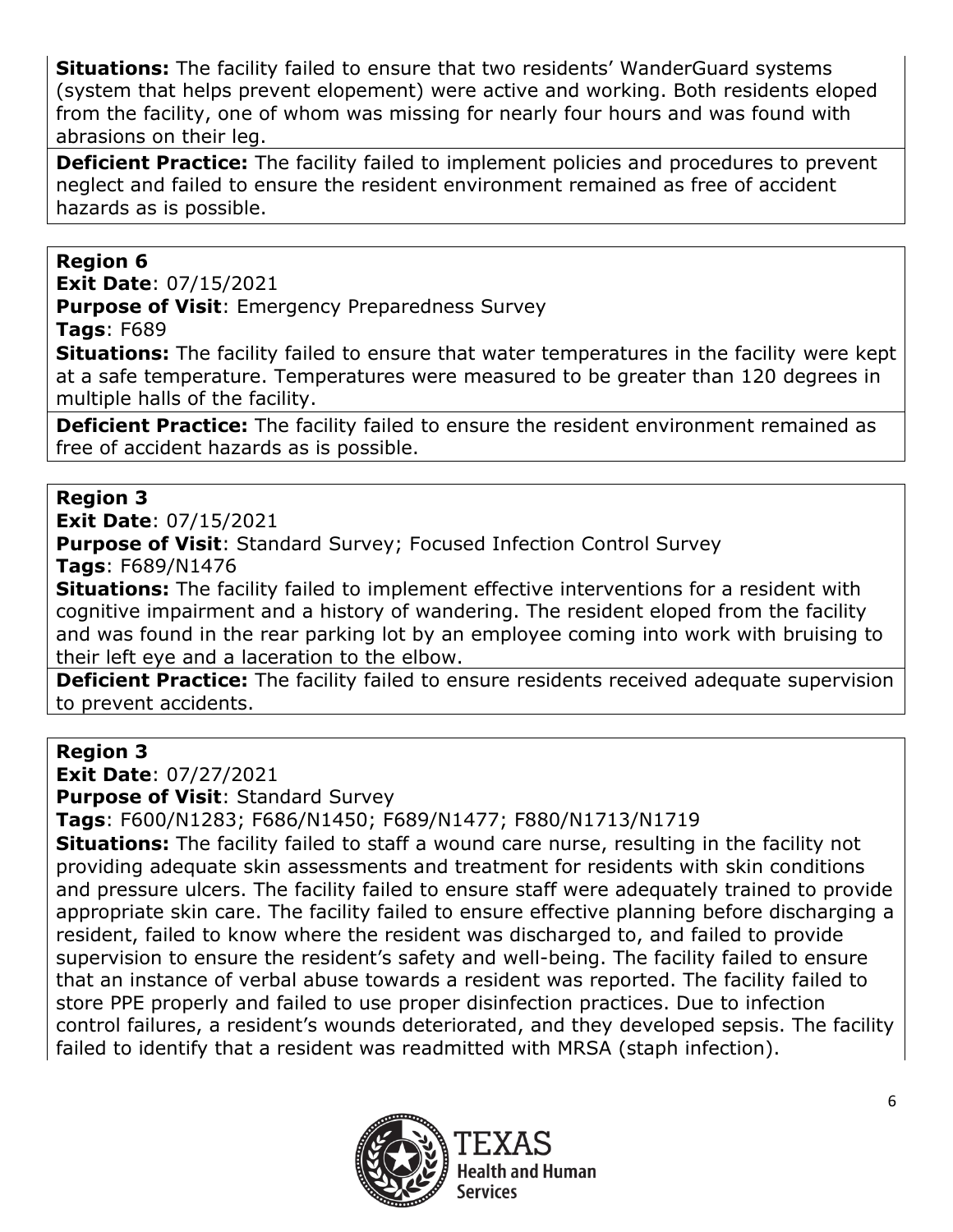**Deficient Practice:** The facility failed to implement policies and procedures to prevent abuse and neglect, failed to provide the necessary treatment and services, based on the comprehensive assessment and consistent with professional standards of practice to prevent development and worsening of pressure ulcers, failed to provide adequate supervision to prevent accidents, and ailed to establish and maintain an infection prevention and control program designed to provide a safe, sanitary and comfortable environment.

## **Region 3**

**Exit Date**: 07/30/2021

**Purpose of Visit**: Incident Investigation; Focus Infection Control Survey **Tags**: F689/N1477

**Situations:** The facility failed to ensure that all facility doors were properly secured. A resident with a history of exit-seeking behavior eloped from the facility through an unlocked door and was found hours later walking on a service road along a highway.

**Deficient Practice:** The facility failed to ensure adequate supervision was provided to prevent accidents.

## **Region 6**

**Exit Date**: 08/03/2021 **Purpose of Visit**: Complaint Investigation **Tags**: F684/N1446

**Situations:** The facility failed to properly assess a resident and notify their physician when they began to complain about not feeling well, developed an elevated heart rate, and had continuous loose stool. The resident was left in this condition for over four hours after the symptoms were noted and was ultimately transferred to the hospital and diagnosed with sepsis and dehydration and required IV antibiotics for seventeen days. The facility failed to transfer a resident to their dialysis treatment for two consecutive appointments, causing them to go six days without hemodialysis. The facility failed to inform the resident's physician of this lapse in treatment after they had a change in condition manifesting as nausea, vomiting, low blood pressure, and complaints of feeling unwell after the second missed appointment. The resident was found unresponsive six hours after their changes in condition were first noted and was pronounced dead at the facility.

**Deficient Practice:** The facility failed to ensure that residents received treatment and care in accordance with the professional standards of practice and comprehensive person-centered care plan.

## **Region 4**

**Exit Date**: 08/05/2021 **Purpose of Visit**: Complaint Investigation; Focused Infection Control Survey **Tags**: F684/N1446

**Situations:** The facility failed to inform a resident's physician and family/LAR when the resident continued to pocket food and medication in their mouth and exhibited

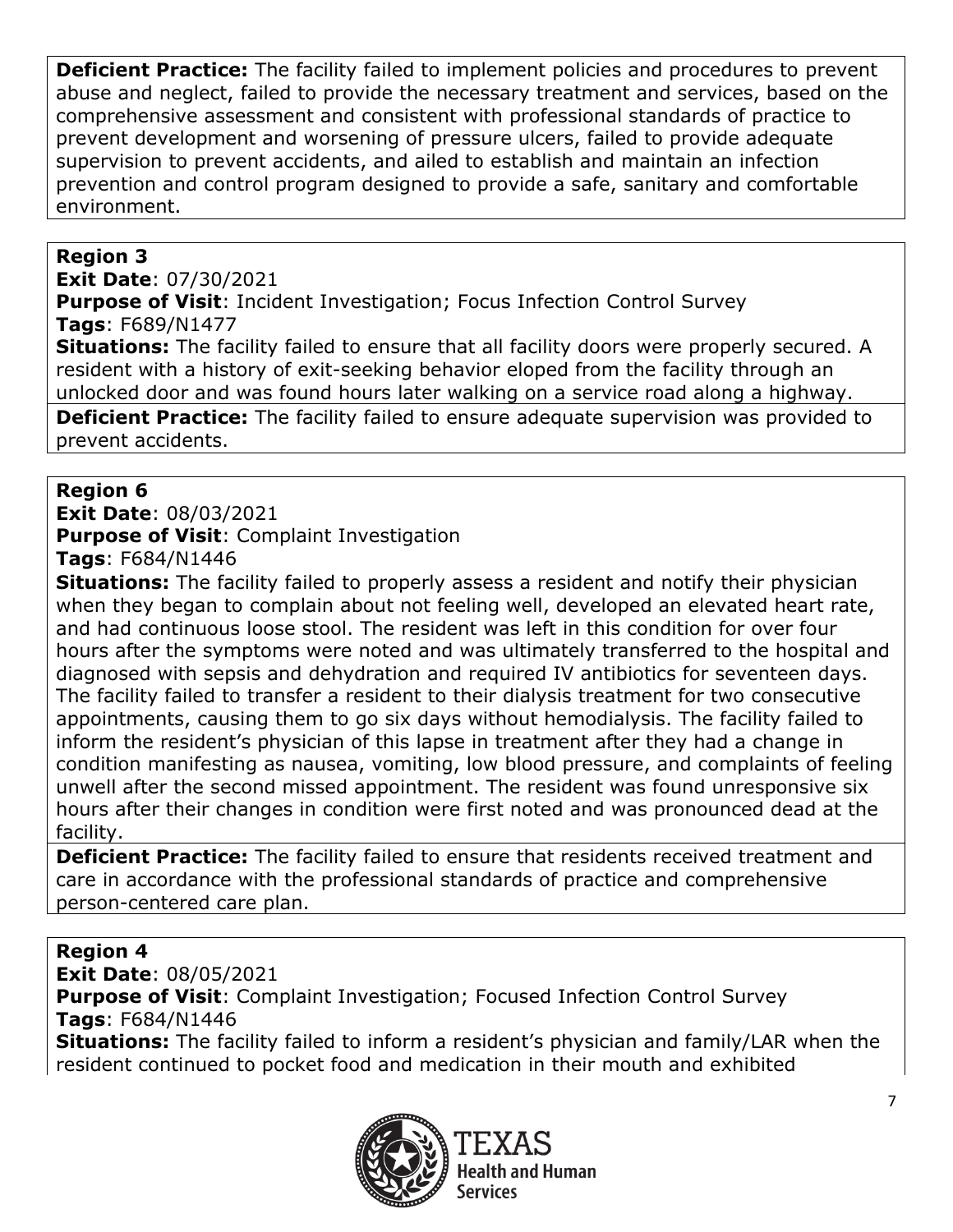swallowing difficulties. The facility failed to have therapy staff assess the resident for their swallowing issues. The resident was admitted to the hospital with aspiration/hypoxia and was intubated and placed on a ventilator.

**Deficient Practice:** The facility failed to ensure that residents received treatment and care in accordance with the professional standards of practice and comprehensive person-centered care plan.

#### **Region 6**

**Exit Date**: 08/07/2021

**Purpose of Visit**: Complaint/Incident Investigation

**Tags**: F600/N1283; F689/N1477

**Situations:** The facility failed to implement interventions to ensure two residents with a history of sexually inappropriate behaviors were unable to sexually abuse another resident.

**Deficient Practice:** The facility failed to implement policies and procedures to prevent abuse and failed to ensure adequate supervision was provided to prevent accidents.

#### **Region 3**

**Exit Date**: 08/09/2021 **Purpose of Visit**: Standard Survey **Tags**: F689/N1476

**Situations:** The facility failed to ensure a resident at-risk for elopement, with impaired cognitive functions, and with a history of falls received adequate supervision to ensure they did not elope from the facility. The resident eloped and was found by a staff member laying in the grass behind the rear parking lot.

**Deficient Practice:** The facility failed to ensure adequate supervision was provided to prevent accidents.

#### **Region 4**

**Exit Date**: 08/10/2021

**Purpose of Visit**: Complaint Investigation

**Tags**: F755/N1657; F760/N1671

**Situations:** The facility failed to implement medication administration procedures to prevent adverse reactions to medication. A resident was provided an inappropriate mix of medications that caused the resident to become lethargic and require hospitalization.

**Deficient Practice:** The facility failed to provide pharmaceutical services to include procedures that assured the accurate dispensing and administering of all drugs to meet the needs of residents and failed to ensure residents were free from significant medication errors.

#### **Region 7**

**Exit Date**: 08/11/2021 **Purpose of Visit**: Complaint/Incident Investigation **Tags:** F684/N1446

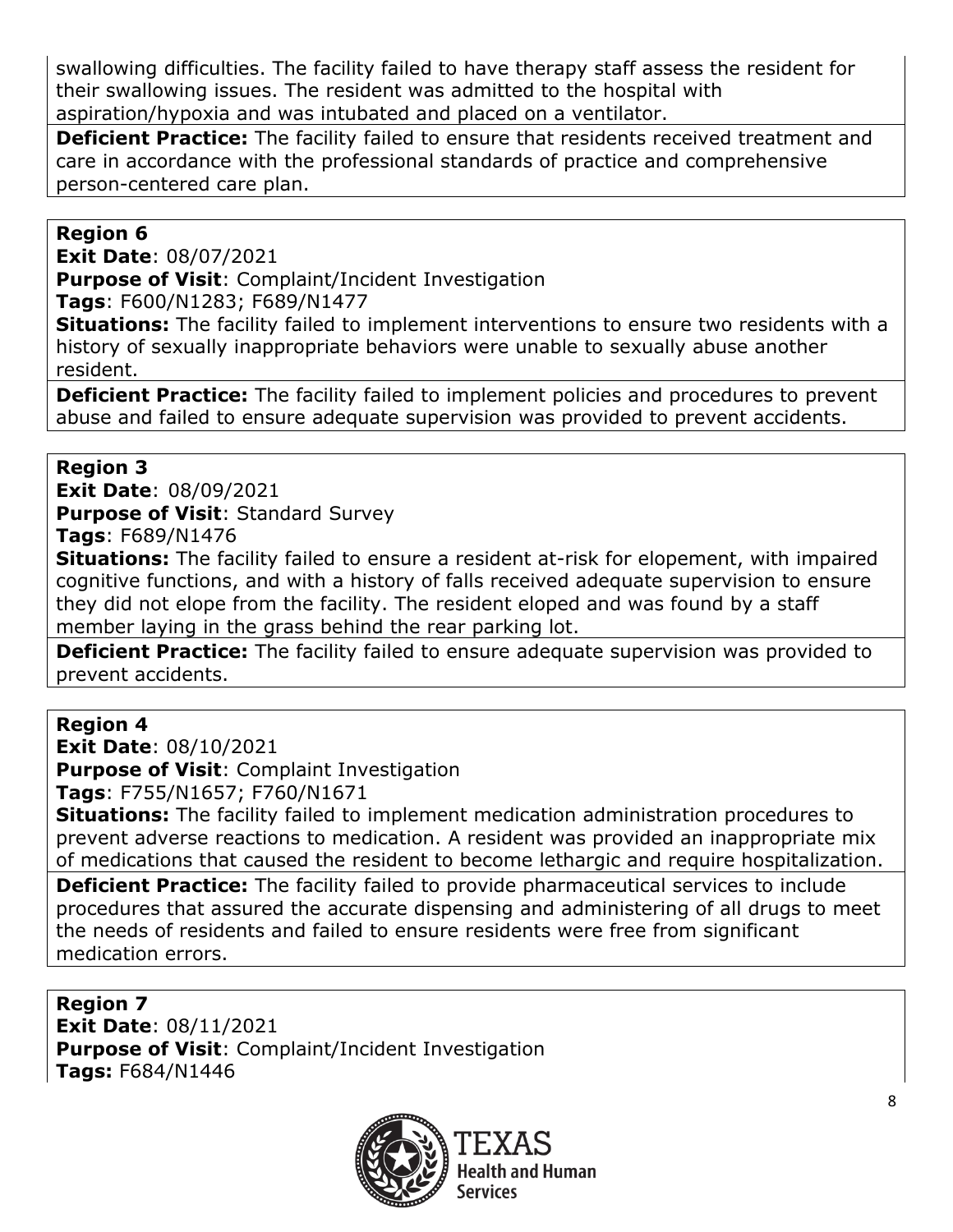**Situations:** The facility failed to properly assess and administer CPR to a resident with a full-code status (code status that allows all interventions to restart the heart).

**Deficient Practice:** The facility failed to provide treatment and care in accordance with professional standards of practice.

#### **Region 4**

**Exit Date**: 08/11/2021 **Purpose of Visit**: Incident Investigation

**Tags**: F760/N1671

**Situations:** The facility failed to administer a resident's anticoagulant medication for six days. The resident was sent to the hospital with chest pain and was diagnosed with a heart attack secondary to micro-embolisms (small blood clots) as a result of being off of their anticoagulant medication for days.

**Deficient Practice:** The facility failed to ensure residents were free from significant medication errors.

#### **Region 3**

**Exit Date**: 08/13/2021

**Purpose of Visit:** Complaint/Incident Investigation; Focused Infection Control Survey **Tags**: F692/N1462

**Situations:** The facility failed to ensure a resident who received all their nutrition through a gastronomy tube (tube inserted through the belly that brings nutrition directly to the stomach) had physician orders for enteral feeding when they returned from the hospital. The resident did not receive regular enteral feedings for over twenty days and lost a total of thirteen pounds.

**Deficient Practice:** The facility failed to ensure that residents maintained acceptable parameters of nutritional status, such as usual body weight or desirable body weight range.

**Region 3 Exit Date**: 08/13/2021 **Purpose of Visit**: Incident Investigation **Tags**: F686/N1450

**Situations:** The facility failed to ensure that residents received effective wound care. One resident with a sacral pressure ulcer present on admission was not assessed and did not receive wound care for thirty-two days after admission when the wound had significantly deteriorated. The resident required hospitalization and was diagnosed with sepsis (infection in the blood), acute kidney failure, and five additional pressure ulcers.

**Deficient Practice:** The facility failed to ensure residents with a pressure ulcer received necessary treatment and services, consistent with professional standards of practice, to promote healing, prevent infection and prevent new ulcers from developing.

**Region 3 Exit Date**: 08/14/2021

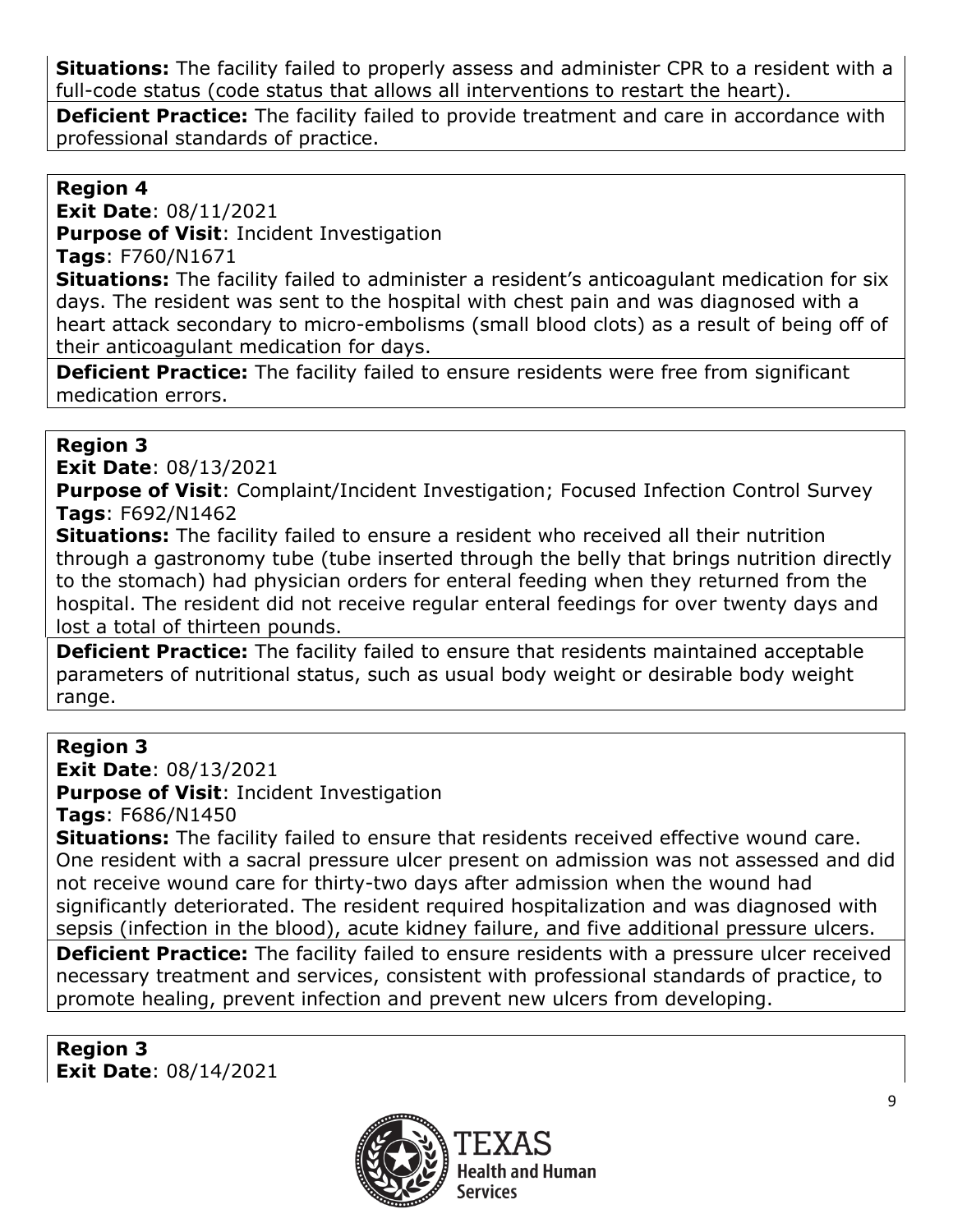## **Purpose of Visit**: Standard Survey

**Tags**: F880/N1713/N1719

**Situations:** The facility failed to review a resident's hospital discharge documents and was unaware the resident had a diagnosis of MRSA (bacterial staph infection resistant to several antibiotics) and failed to implement contact isolation procedures. The facility failed to implement effective infection control procedures and did not properly identify areas for residents with unknown COVID status, failed to ensure effective use of PPE, and failed to ensure proper sanitization practices.

**Deficient Practice:** The facility failed to establish and maintain an infection prevention and control program designed to provide a safe, sanitary and comfortable environment.

## **Region 7**

**Exit Date**: 08/16/2021

**Purpose of Visit:** Complaint/Incident Investigation; Focused Infection Control Survey **Tags**: F606/N1287/N1290

**Situations:** The facility failed to not employ a staff member with an inactive license due to disciplinary actions for resident abuse and failed to ensure all staff had background checks in their employee files.

**Deficient Practice:** The facility failed to not employ individuals who have a disciplinary action in effect against his or her professional license by a state licensure body as a result of a finding of abuse, neglect, exploitation, mistreatment of residents or misappropriation of resident property.

## **Region 3**

**Exit Date**: 08/19/2021

**Purpose of Visit**: Complaint Investigation

**Tags**: F600; F880

**Situations:** The facility failed to implement interventions to protect residents from abuse by a resident with a history of physical violence resulting in physical abuse of six residents. The facility failed to implement isolation precautions for newly admitted residents with unknown COVID status, failed to implement social distancing, and failed to ensure effective use of PPE.

**Deficient Practice:** The facility failed to implement policies and procedures to prevent abuse and failed to establish and maintain an infection prevention and control program designed to provide a safe, sanitary and comfortable environment.

## **Region 4**

**Exit Date**: 08/19/2021

**Purpose of Visit: Standard Survey; Focus Infection Control Survey Tags**: F689/N1476

**Situations:** The facility failed to effectively secure a resident in a wheelchair in the facility van prior to transport. The resident fell during transport, sustaining a head injury and was sent to a hospital where they died.

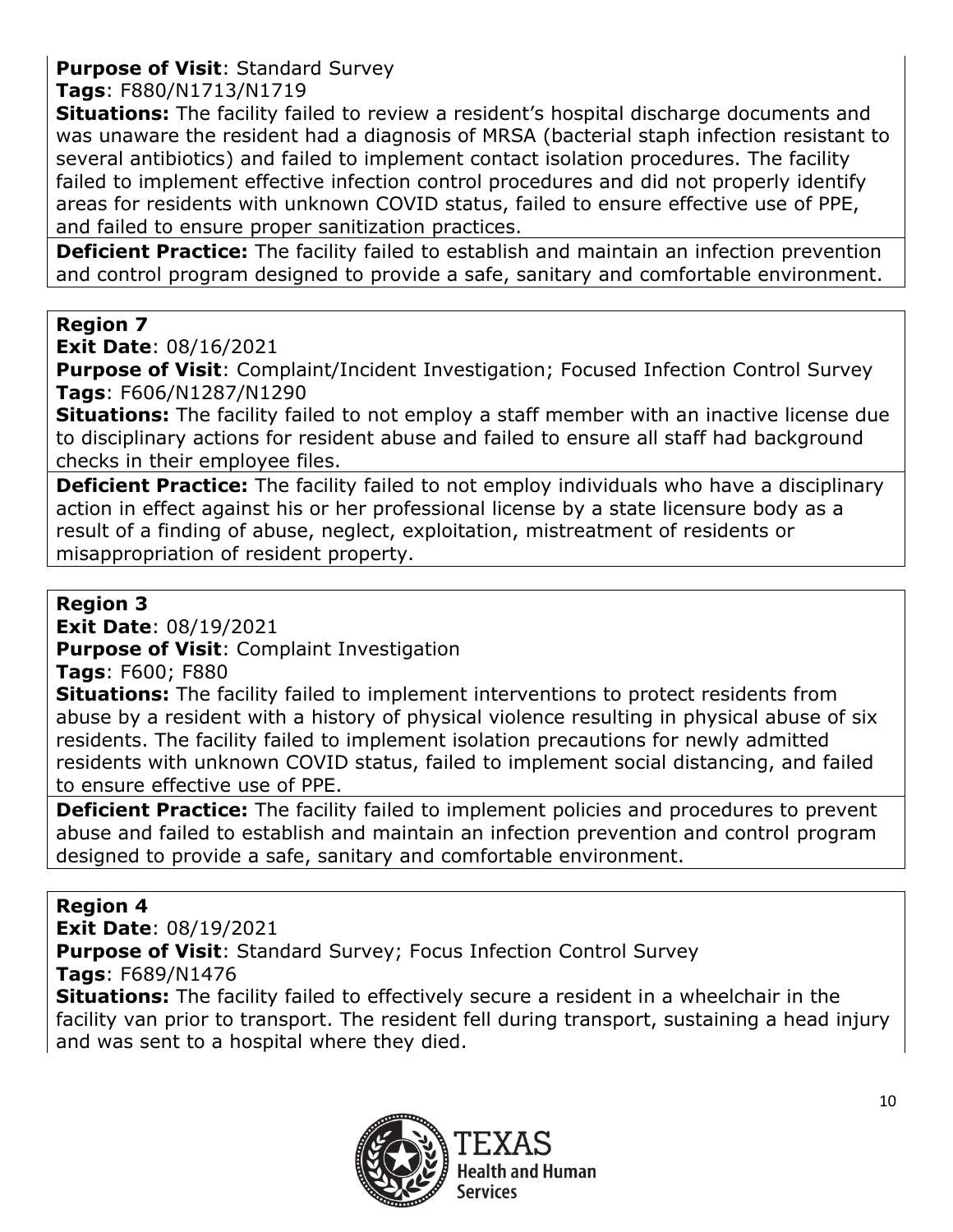**Deficient Practice:** The facility failed to ensure adequate supervision was provided to prevent accidents.

#### **Region 2**

**Exit Date**: 08/24/2021

**Purpose of Visit**: Complaint Investigation; Focused Infection Control Survey **Tags**: F600/N1283

**Situations:** The facility failed to protect three residents who were unable to consent to sexual activity from being sexually abused by another resident.

**Deficient Practice:** The facility failed to implement policies and procedures to prevent abuse.

## **Region 1**

**Exit Date**: 08/25/2021

**Purpose of Visit**: Complaint Investigation; Focused Infection Control Survey **Tags**: F684/N1446

**Situations:** The facility failed to provide wound care to a resident's surgical site for 14 days. The facility failed to obtain the physician's orders when the resident was returned from surgery and did not follow-up with the physician. The resident's surgical incision site became infected and, at the time of the survey, it was reported that the resident's leg may require amputation.

**Deficient Practice:** The facility failed to ensure that residents received treatment and care in accordance with the professional standards of practice and comprehensive person-centered care plan.

## **Region 4**

**Exit Date**: 08/26/2021

**Purpose of Visit**: Complaint/Incident Investigation

**Tags**: F689/N1476; F755/N1657

**Situations:** The facility failed to ensure their WanderGuard system (system that helps prevent elopement) was functioning properly throughout the facility. Five residents were able to elope from the facility through a door in the south wing which had a button installed that would allow anyone to bypass the alarm. The facility failed to ensure that a new medication administration policy would not contradict medication orders or cause negative side effects and failed to train staff and inform residents of the new procedures before implementing them.

**Deficient Practice:** The facility failed to ensure adequate supervision was provided to prevent accidents and failed to provide pharmaceutical services to include procedures that assured the accurate dispensing and administering of all drugs to meet the needs of residents.

**Region 3 Exit Date**: 08/27/2021 **Purpose of Visit**: Complaint/Incident Investigation

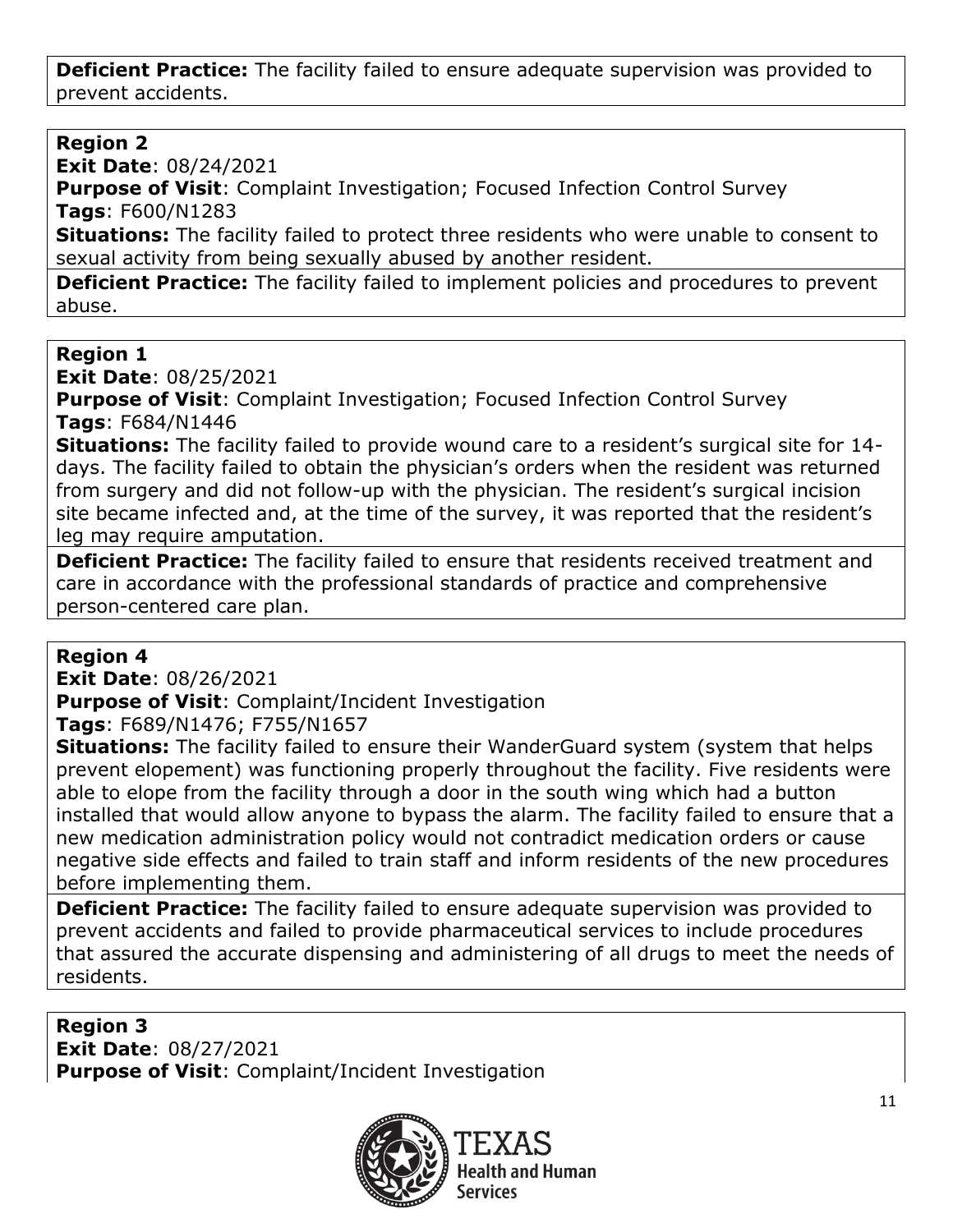#### **Tags**: F689/N1477

**Situations:** The facility failed to ensure adequate supervision of all residents during a power outage. A resident was able to elope from the facility and was gone more than ten hours before the facility became aware that they were missing.

**Deficient Practice:** The facility failed to ensure adequate supervision was provided to prevent accidents.

#### **Region 2**

**Exit Date**: 09/01/2021 **Purpose of Visit**: Complaint Investigation

**Tags**: F880

**Situations:** The facility failed to quarantine two unvaccinated residents with unknown COVID status.

**Deficient Practice:** The facility failed to establish and maintain an infection prevention and control program designed to provide a safe, sanitary and comfortable environment.

#### **Region 5**

**Exit Date**: 09/01/2021

**Purpose of Visit**: Complaint Investigation

**Tags:** F880

**Situations:** The facility failed to quarantine three residents exposed to COVID by their COVID-positive roommates, to monitor symptoms, and failed to ensure effective use of PPE.

**Deficient Practice:** The facility failed to establish and maintain an infection prevention and control program designed to provide a safe, sanitary and comfortable environment.

## **Region 7**

**Exit Date**: 09/01/2021 **Purpose of Visit**: Incident Investigation

**Tags**: F689/N1477

**Situations:** The facility failed to provide adequate supervision during the evening shift to ensure a resident did not elope. A resident eloped from the facility and was gone for more than two hours before a community member found them on the side of the road.

**Deficient Practice:** The facility failed to ensure residents received adequate supervision and assistance devices to prevent accidents.

#### **Region 5**

**Exit Date**: 09/02/2021

**Purpose of Visit**: Complaint Investigation

**Tags**: F689/N1477

**Situations:** The facility failed to supervise a resident while they were out during transport. The resident was left unattended in the facility van at a convenience store and went into the store to buy cigarettes.

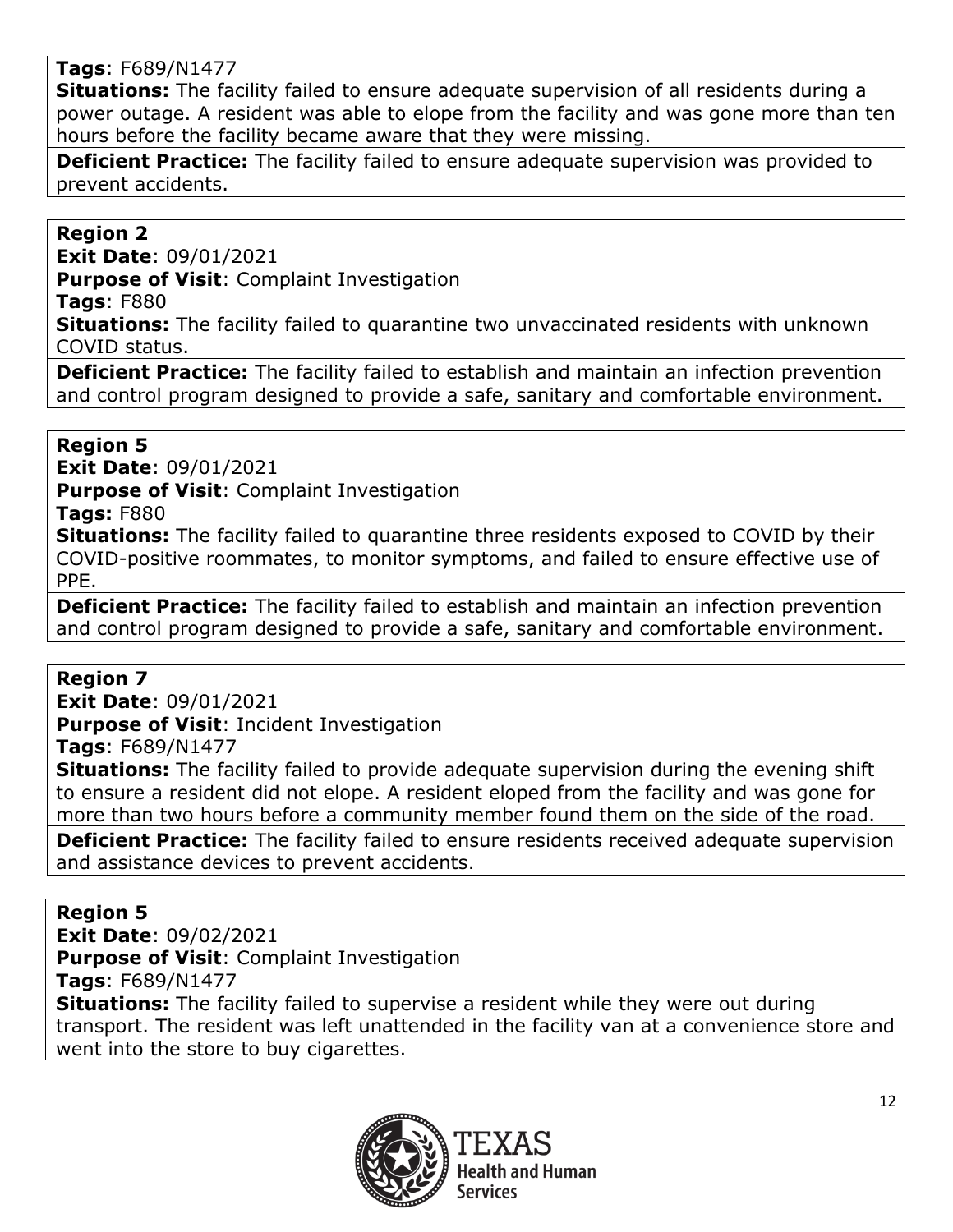**Deficient Practice:** The facility failed to ensure residents received adequate supervision and assistance devices to prevent accidents.

#### **Region 3**

**Exit Date**: 09/03/2021

**Purpose of Visit**: Complaint Investigation; Focused Infection Control Survey **Tags**: F686/N1450

**Situations:** The facility failed to ensure a newly admitted resident received wound care for a deep tissue injury. The facility did not assess the wound for five days after admission. The resident was sent to the hospital five days after the first assessment and diagnosed with necrotizing fasciitis (flesh-eating bacteria) and septic shock. The resident died in the hospital. The facility failed to document a stage three pressure ulcer found on a resident.

**Deficient Practice:** The facility failed to ensure a resident with a pressure ulcer received necessary treatment and services, consistent with professional standards of practice, to promote healing, prevent infection and prevent new ulcers from developing.

#### **Region 6**

**Exit Date**: 09/03/2021

**Purpose of Visit**: Complaint/Incident Survey

**Tags**: F684/N1446

**Situations:** The facility failed to implement a physician's order for medication after a resident had a critical ammonia lab level of 165 (normal range is between fifteen and forty-five). The resident was found unresponsive sixteen hours after the critical lab levels.

**Deficient Practice:** The facility failed to ensure residents received treatment and care in accordance with professional standards of practice, the comprehensive personcentered care plan and the resident's choices.

## **Region 7**

**Exit Date**: 09/05/2021 **Purpose of Visit**: Complaint/Incident Investigation **Tags**: F812/N1591

**Situations:** The facility failed to maintain a clean, sanitary kitchen environment and had their kitchen operating license suspended by the local health inspector due to a roach infestation.

**Deficient Practice:** The facility failed to store, prepare, distribute, and serve food in accordance with professional standards for food service safety.

#### **Region 6**

**Exit Date**: 09/06/2021 **Purpose of Visit:** Complaint/Incident Investigation; Focused Infection Control Survey **Tags**: F686/N1449

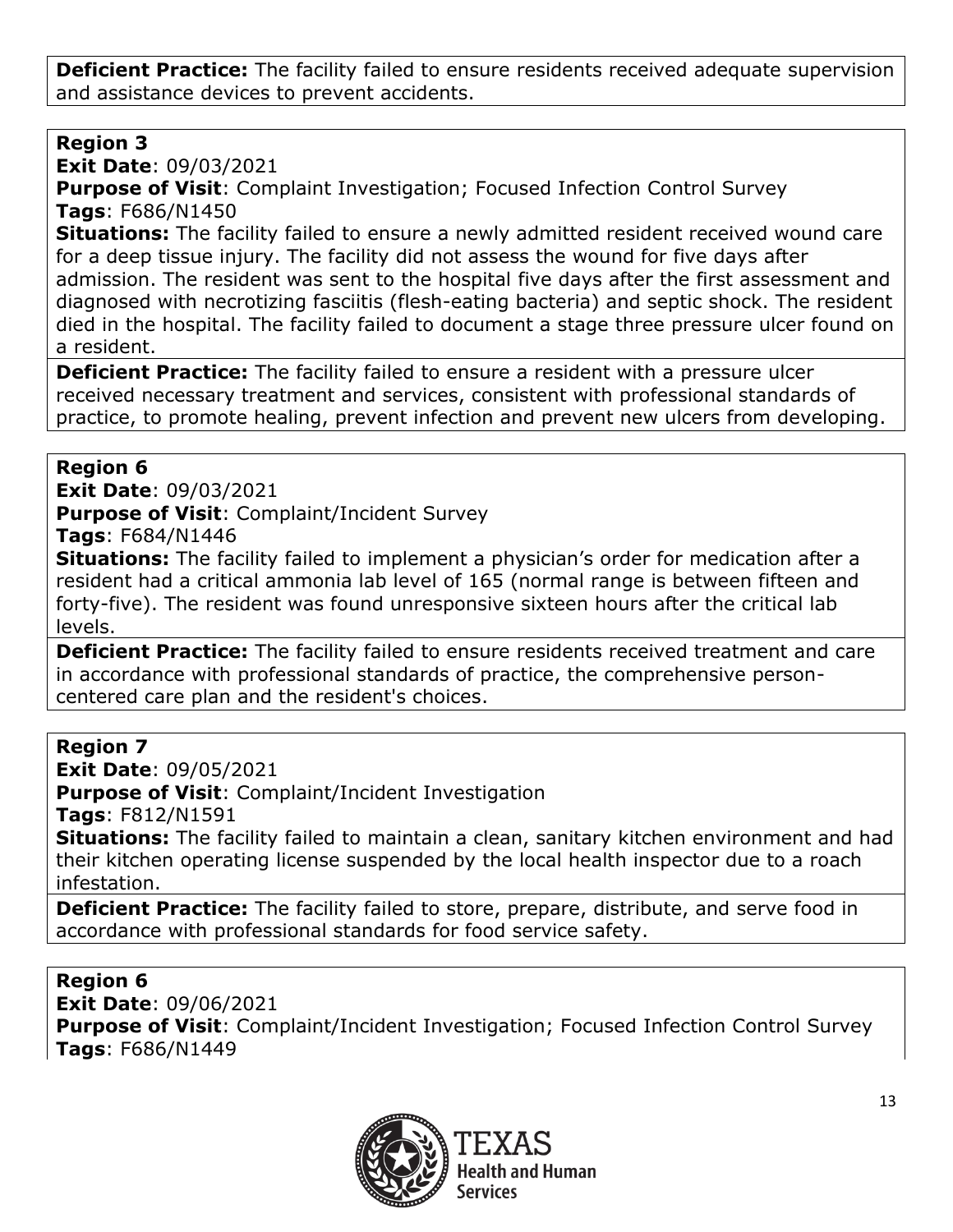**Situations:** The facility failed to identify, assess, and treat two pressure ulcers on both of a resident's heels. The ulcers deteriorated and developed into necrosis of the bone (the death of bone tissue due to a lack of blood supply).

**Deficient Practice:** The facility failed to ensure a resident with pressure ulcers received the necessary treatment and services, consistent with professional standards of practice, to promote healing, prevent infection and prevent new ulcers from developing.

### **Region 4**

**Exit Date**: 09/07/2021 **Purpose of Visit**: Complaint Investigation

**Tags**: F684/N1446; F755/N1657

**Situations:** The facility failed to ensure that a resident's intravenous vitamin therapy was complete and to monitor the resident for adverse reactions.

**Deficient Practice:** The facility failed to ensure residents received treatment and care in accordance with professional standards of practice and failed to provide pharmaceutical services to include procedures that assured the accurate dispensing and administering of all drugs to meet the needs residents.

## **Region 4**

**Exit Date**: 09/10/2021 **Purpose of Visit**: Complaint Investigation **Tags**: F684/N1446

**Situations:** The facility failed to ensure that two residents were thoroughly assessed over a period of three days. The facility did not obtain the residents vital signs, instead documenting vital signs from previous assessments. The facility failed to report one of the resident's change in condition when they began vomiting. Both residents died on the same day at the facility.

**Deficient Practice:** The facility failed to ensure treatment and care was provided based on the comprehensive assessment and in accordance with professional standards of practice.

## **Region 5**

**Exit Date**: 09/11/2021 **Purpose of Visit**: Complaint/Incident Investigation

**Tags**: F684/N1446

**Situations:** The facility failed to provide effective supervision for a resident who was unable to move on their own. The resident was found with ants crawling on their body with numerous bites, causing pain and swelling. The facility failed to ensure that two residents who required assistance to eat received assistance resulting in them missing meals for multiple days.

**Deficient Practice:** The facility failed to ensure that residents received treatment and care in accordance with professional standards of practice, the comprehensive personcentered care plan, and the residents' choices.

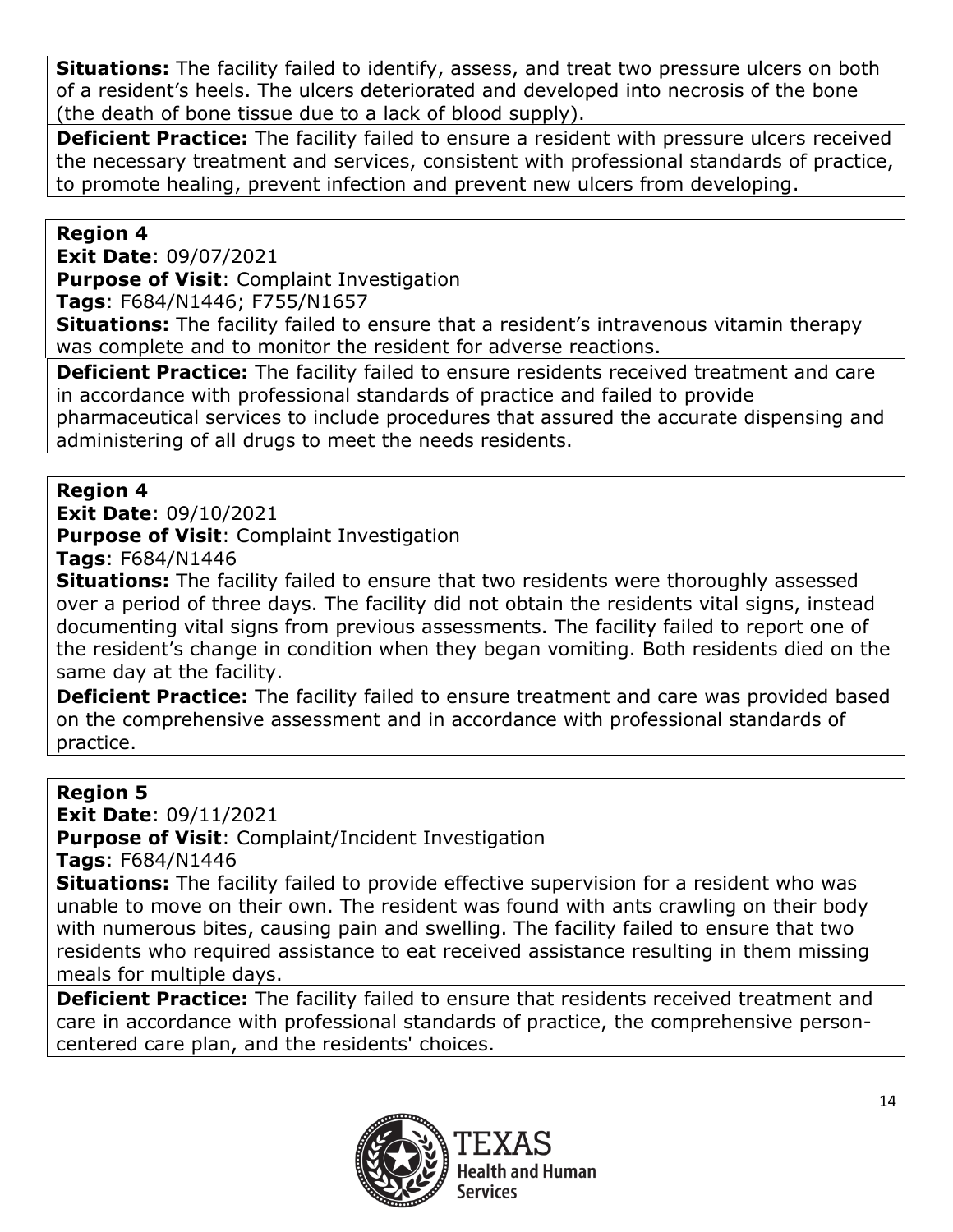## **Region 5**

**Exit Date**: 09/11/2021

**Purpose of Visit**: Complaint Investigation

**Tags**: F689/N1476

**Situations:** The facility failed to implement interventions to address residents' risks for falls, resulting in three residents falling. The facility failed to perform a neurological check for one of the residents after they fell.

**Deficient Practice:** The facility failed to ensure residents received adequate supervision and assistance devices to prevent accidents.

## **Region 5**

**Exit Date**: 09/15/2021

**Purpose of Visit**: Complaint/Incident Investigation

**Tags**: F689/N1477

**Situations:** The facility failed to provide effective supervision to ensure residents could not elope. A resident eloped from the facility through a window in the dining area and got a ride from a stranger and was found thirty miles from the facility.

**Deficient Practice:** The facility failed to ensure that each resident received adequate supervision to prevent accidents.

## **Region 3**

**Exit Date**: 09/16/2021

**Purpose of Visit**: Complaint Investigation; Focused Infection Control Survey **Tags**: F684/N1446; F925/N1804

**Situations:** The facility failed to ensure residents safety when ants were found in resident rooms. Two residents were attacked by ants, causing bites all over their bodies. The facility failed to properly assess one of the residents and did not offer assistance to change the resident's clothes, shower, and offer them a different room after the incident.

**Deficient Practice:** The facility failed to ensure that residents received treatment and care in accordance with professional standards of practice, the comprehensive personcentered care plan, and the residents' choices and failed to maintain an effective pest control program to ensure the facility was free of pests.

## **Region 4**

**Exit Date**: 09/20/2021

**Purpose of Visit**: Complaint Investigation

**Tags**: F600/N1284; F609/N1303/N1307; F610/N1294

**Situations:** The facility failed to protect residents from abuse after one staff member was observed choking a resident and punching another in the stomach. Another resident had alleged that a different staff member was regularly "rough" with them. Both staff members were allowed to continue working with residents after these allegations were presented. The facility failed to investigate the allegations timely and effectively.

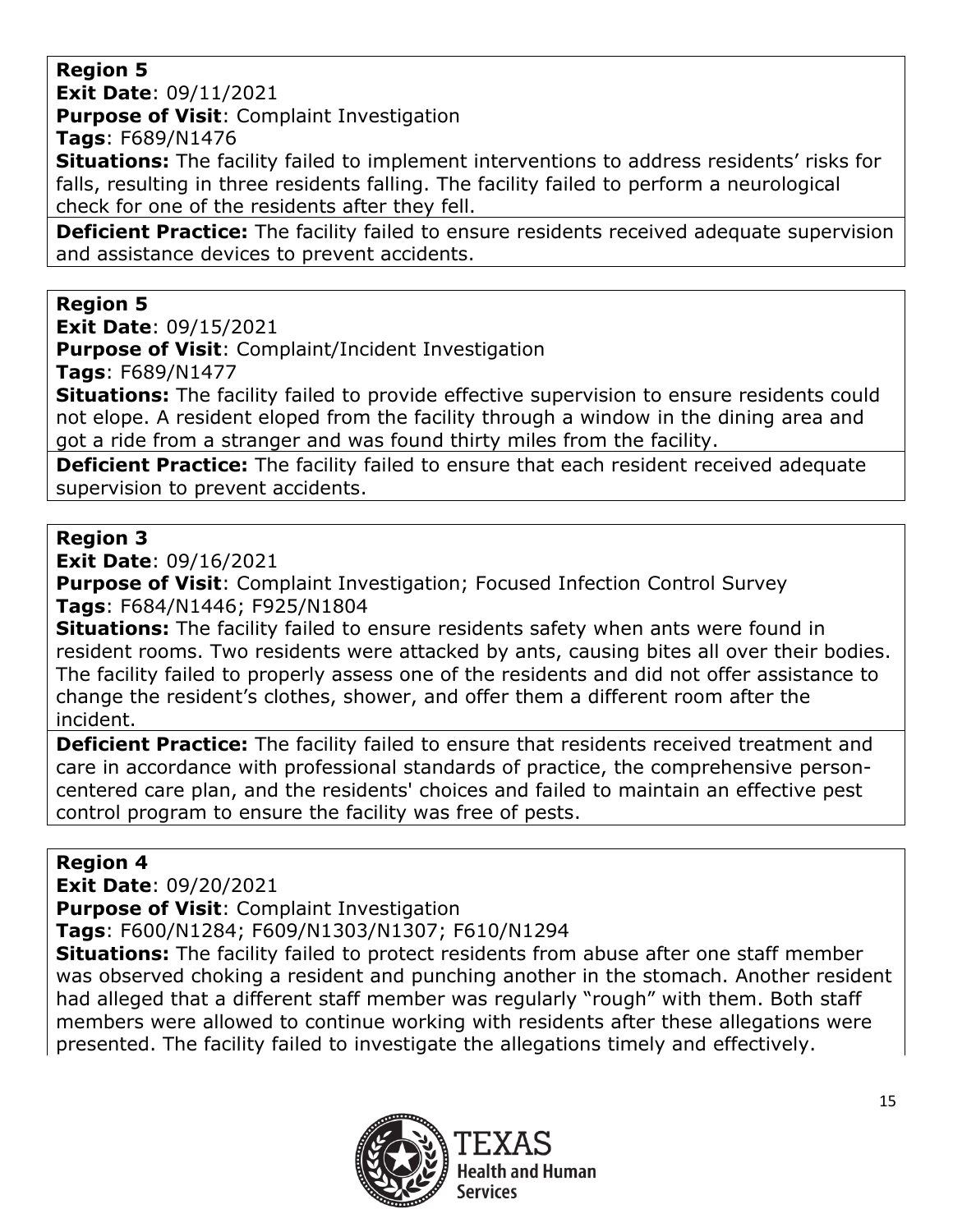**Deficient Practice:** The facility failed to implement policies and procedures to prevent abuse, failed to ensure that all alleged violations involving abuse or mistreatment were reported to the administrator and State Survey Agency immediately, but no later than 2 hours after the allegation was made for allegations that involved abuse, and failed to ensure that all violations involving abuse were thoroughly investigated and to take corrective actions and prevent further potential abuse.

#### **Region 6**

**Exit Date**: 09/21/2021

**Purpose of Visit**: Complaint Investigation; Focused Infection Control Survey **Tags**: F684/N1446

**Situations:** The facility failed to ensure two residents received their prescribed doses of insulin for four days, resulting in elevated blood glucose levels and for one resident, increased confusion.

**Deficient Practice:** The facility failed to ensure that residents received treatment and care in accordance with professional standards of practice.

#### **Region 5**

**Exit Date**: 09/21/2021

**Purpose of Visit**: Complaint/Incident Investigation

**Tags**: F600/N1209; F622/N1271

**Situations:** The facility failed to follow their discharge policy when they locked a resident out of the building after the resident left on a day pass. The resident was locked out of the facility and was not allowed reentry. The resident remained outside for over fifteen hours.

**Deficient Practice:** The facility failed to implement policies and procedures to prevent abuse and neglect and failed to permit each resident to remain in the facility, and not transfer or discharge the resident from the facility unless the transfer or discharge is necessary for the resident's welfare, the safety of individuals in the facility, and the resident's needs could not be met in the facility.

## **Region 6**

**Exit Date**: 09/22/2021

**Purpose of Visit**: Complaint/Incident Investigation; Focused Infection Control Survey **Tags**: F600/N1284; F689/N1477

**Situations:** The facility failed to effectively supervise a resident with a history of aggressive behavior and protect other residents from abuse when the resident hit another and pushed them, causing them to fall and sustain a head injury requiring hospitalization.

**Deficient Practice:** The facility failed to implement policies and procedures to prevent abuse and failed to ensure that each resident received adequate supervision to prevent accidents.

#### **Region 3**

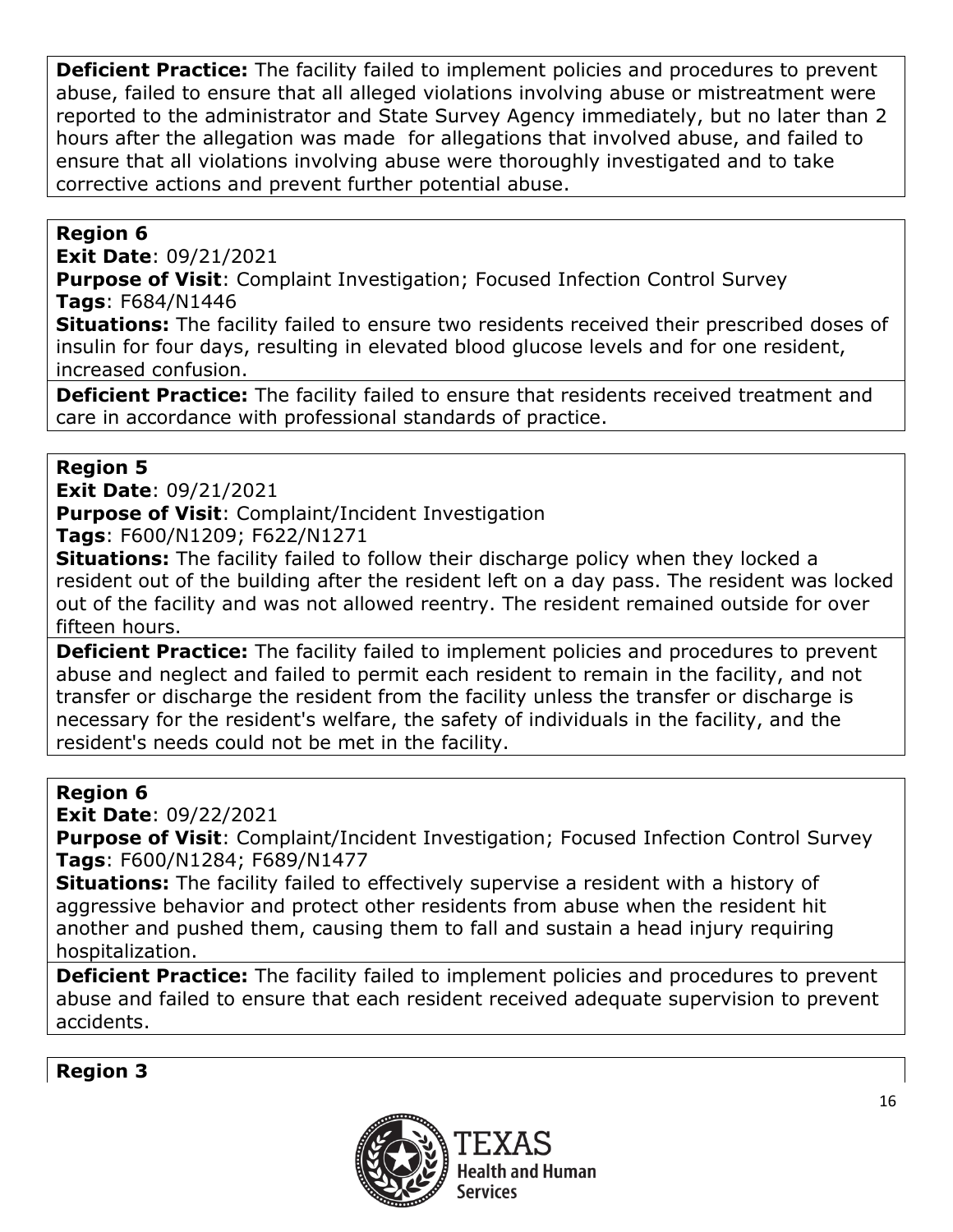## **Exit Date**: 09/24/2021

**Purpose of Visit**: Complaint Investigation; Focused Infection Control Survey **Tags**: F684/N1446

**Situations:** The facility failed to assess, monitor, and treat a resident's surgical site to ensure there were no complications. The resident was sent to the hospital after the resident's family noticed drainage, redness, and a mass on the back of the resident's head where the surgical site was located. The resident was diagnosed with a wound infection that required surgical incision and drainage.

**Deficient Practice:** The facility failed to ensure residents received treatment and care in accordance with professional standards.

## **Region 6**

**Exit Date**: 09/25/2021

**Purpose of Visit:** Complaint/Incident Investigation; Focused Infection Control Survey **Tags**: F689/N1477

**Situations:** The facility failed to implement interventions for a resident with exitseeking behaviors after multiple elopement attempts. The resident eloped from the facility and was found approximately one mile away and unresponsive. The resident was transferred to the hospital where they died.

**Deficient Practice:** The facility failed to ensure that each resident received adequate supervision to prevent accidents.

#### **Region 7**

**Exit Date**: 09/28/2021

**Purpose of Visit**: Complaint/Incident Investigation; Focused Infection Control Survey **Tags**: F600/N1209; F835/N1808

**Situations:** The facility failed to respect a resident's rights when the resident was placed in a shower while their clothes were on to encourage them to remove them and force them to bathe. The facility administration had written a policy directing such actions when a resident refused to bathe. The facility took away the resident's comfort items despite the resident's objections.

**Deficient Practice:** The facility failed to implement policies and procedures to prevent abuse and administration failed to administer resources to attain or maintain the highest practicable physical, mental, and psychosocial well-being for residents.

## **Region 3**

**Exit Date**: 09/29/2021

**Purpose of Visit: Standard Survey; Focus Infection Control Survey Tags**: F578/N1121; F686/N1449

**Situations:** The facility failed to ensure a resident's updated DNR status was correctly documented. The resident had an OOH-DNR (out-of-hospital, do not resuscitate), which the facility received and had on file. The resident had a change in condition requiring a transfer to the hospital via ambulance. The facility provided the previous, outdated full code status (code status that allows all interventions to restart the heart). During the